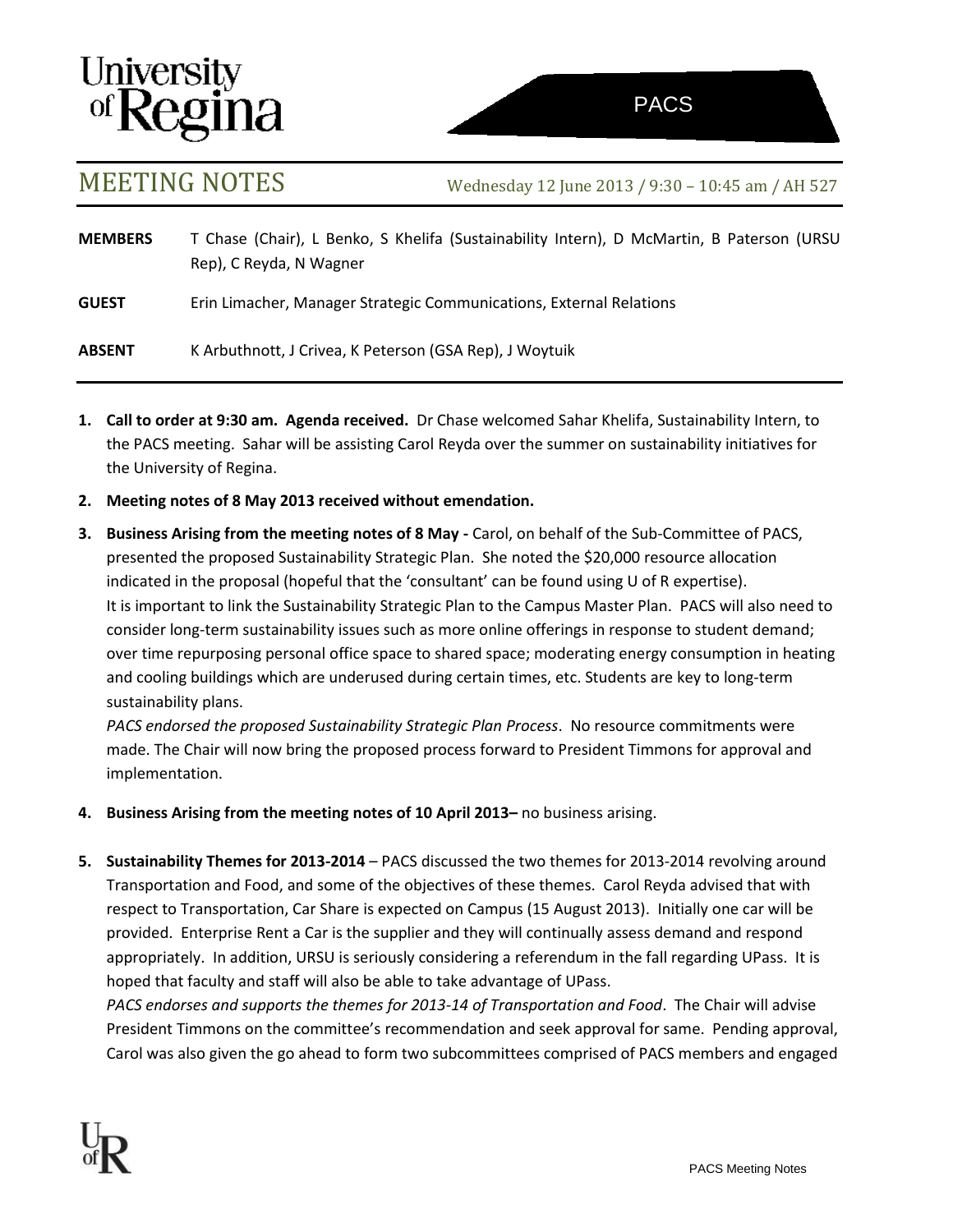U of R members to work on outcomes / messaging / awareness of these sustainability initiatives, with PACS providing oversight.

**6. Communication Strategies –** Erin Limacher joined the meeting to discuss ways and means to assist with the communication requirements around the Transportation and Food Sustainability themes for 2013- 2014. "How can the Communications and Marketing team support your goals?" attached as Appendix I. It was agreed that the best way forward is for Carol and Erin to continue their conversation, and begin drafting messaging (starting with Car Share). Committee members offered to help as required It was noted that prior to wide-spread messaging, it would be helpful to understand the 'mood' of the campus on sustainability issues.

## **7. Update from the Interim Sustainability Coordinator**

Nelson Wagner advised the committee that the Sustainability Coordinator position has been funded halftime (no longer interim). The position is housed in Facilities Management, giving FM a clear mandate for supporting sustainability matters on campus – an issue they take very seriously. A funding org has been established to capture revenue and expenses associated with sustainability initiatives on campus. A Sustainability Working Group, coordinated through Carol Reyda as Sustainability Coordinator, involving interested faculty, staff and students, has been struck. It is anticipated that this working group, among other things, will receive proposals for sustainability projects and provide seed money and volunteers for same.

October 2013 has been declared Sustainability **Month**. In tandem with other groups on campus there will be a number of events occurring over the course of the month all with sustainability at the core. Carol would like to hear PACS thoughts on registering for STARS (Sustainability Tracking, Assessment, and Rating System). The Registration fee (\$900) is not really the concern, more so the time required filling out the application form. The collection of this data will be required whether or not the U of R registers with STARS as this data will help establish a current benchmark by which the U of R can assess its progress on sustainability initiatives on campus. PACS will return to this item in September. Please visit the PACS websit[e http://www.uregina.ca/president/committees/committee-on](http://www.uregina.ca/president/committees/committee-on-sustainability.html)[sustainability.html](http://www.uregina.ca/president/committees/committee-on-sustainability.html) for information on the recent RCE Recognition Awards held in May in Nipawin. You will find the list of University of Regina and its federated college winners and a link to the RCE website for further information.

# **8. ADJOURNMENT at 11:05 AM NEXT MEETING 18 September 2013, 8:30 – 10:00 AM (AH 527)**

### **For future PACS discussion:**

- Water Management Nelson in coordination with Dena.
- Compost Study Report (16 January)
- Sustainability and its contribution to the policy renewal project. Carol Reyda will connect with Annette Revet.
- Sustainability Policy (Carol Reyda)
- STARS registration (Carol Reyda 12 June)